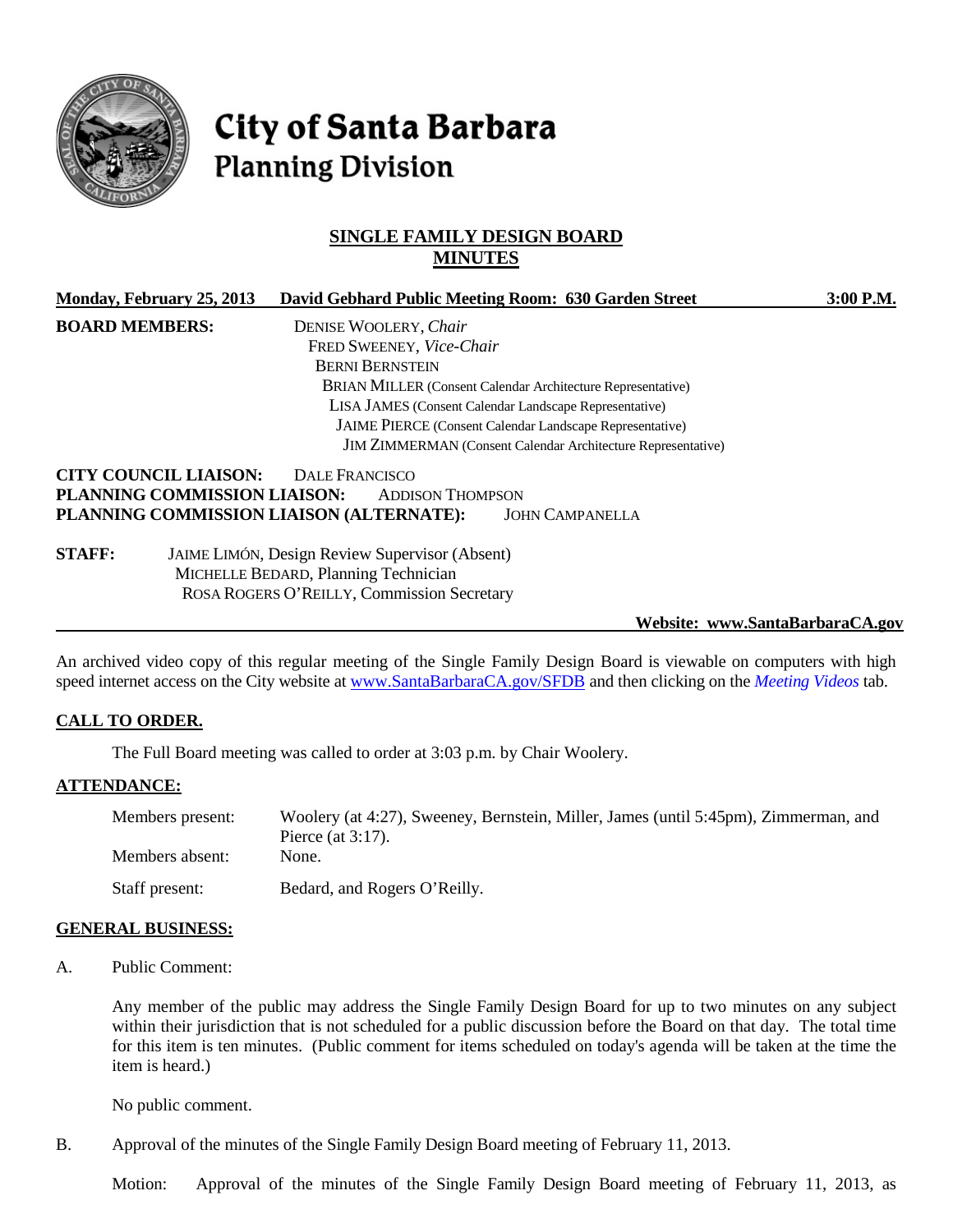submitted.

Action: Bernstein/Miller, 5/0/0. (Woolery and Pierce absent)

- C. Consent Calendar.
	- Motion: Ratify the Consent Calendar for February 19, 2013. The Consent Calendar was reviewed by Brian Miller and Lisa James.
	- Action: Bernstein/Zimmerman, 5/0/0. (Woolery and Pierce absent)
- D. Announcements, requests by applicants for continuances and withdrawals, future agenda items, and appeals.
	- 1. Ms. Bedard announced that the new City of Santa Barbara Advisory Group Guidelines were approved by City Council on February 12, 2013. Board Members have received the guidelines, and should sign the acknowledgement of receipt form and return to staff.
	- 2. Mr. Sweeney highlighted some of the changes in the updated Guidelines, as presented by City Council.
- E. Subcommittee Reports.

No subcommittee reports.

#### **FINAL REVIEW**

#### **1. 1512 SHORELINE DR E-3/SD-3 Zone**

**(3:10)** Assessor's Parcel Number: 045-181-012 Application Number: MST2012-00328 Owner: William Russ Designer: Robert Paul Design Designer: Acanthus Design

> (Proposal to demolish the existing 1,360 square foot, two-story single-family residence, the 220 square foot garage, and accessory buildings; and construct a new 2,208 square foot two-story single-family residence, and a new 430 square foot two-car detached garage. The proposal includes 781 square feet of second-story decks, a 90 square foot roof deck, and an 8-foot tall site wall. One palm tree is proposed to be relocated; all other existing trees are proposed to remain. The proposed total of 2,638 square feet, located on a 7,864 square foot parcel in the non-appealable jurisdiction of the Coastal Zone, is 84% of the maximum floor-to-lot area ratio (FAR). The proposal will address violations identified in ZIR2011- 00414.)

#### **(Final Approval is requested. Compliance with Tier 2 Storm Water Management Program is required prior to granting Final Approval. Project Design Approval was granted on December 3, 2012.)**

Actual time: 3:15 p.m.

Vice-Chair Sweeney read a statement regarding sole proprietorships exceptions, and Board member presentations.

Present: Robert Paul, Designer; and Denise Woolery, Landscape Architect.

Public comment opened at 3:43 p.m. As no one wished to speak, public comment was closed.

#### **Motion: Final Approval and continued to Consent with conditions:**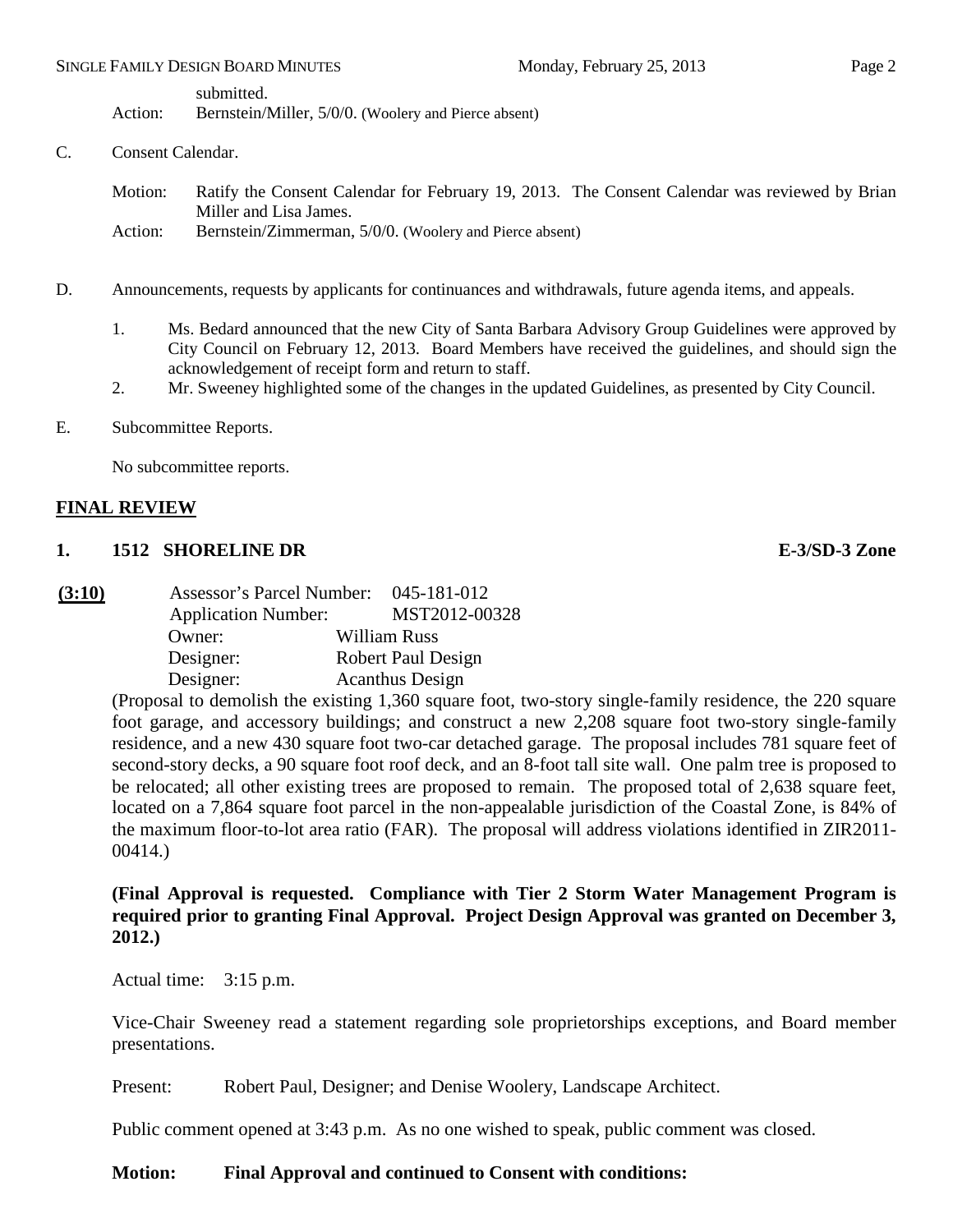- 1) Provide detail of the back deck, and of the planter wall on the second floor to show compliance with the Solar Access Ordinance.
- 2) The landscaping is conditionally approved, as specified on sheet L-4, to provide continuous healthy and maintained plantings for privacy screening.
- 3) Provide final landscaping details, including specifics about the species, heights and maintenance of plants, specifically for areas as noted on sheet L-4.

Action: *Zimmerman/Pierce, 5/1/0.* Motion carried. (Bernstein opposed, Woolery stepped down).

The ten-day appeal period was announced.

## **FINAL REVIEW**

#### **2. 2082 LAS CANOAS RD A-1 Zone**

**(3:35)** Assessor's Parcel Number: 021-030-037 Application Number: MST2012-00262 Owner: Ron Petelski Architect: James McClintock Engineer: Victor Beck

> (Proposal for site grading; construction of multiple retaining walls; to level, extend, and pave the driveway; and create a building pad for a future residence located on a 3-acre parcel in the Hillside Design District. The proposal involves 1,250 cubic yards of cut, 1,250 cubic yards of fill, and 1,000 cubic yards of recompaction to be balanced on site. Retaining walls include a new 120 linear foot retaining wall ranging in height from 6-inches to 12 feet, a new 200 linear foot retaining wall ranging in height from 4- to 5-feet, and a new 145 linear foot 6-foot tall site wall. The proposal will address violations identified in enforcement case ENF2012-00172.)

# **(Final approval is requested. Compliance with Tier 3 Storm Water Management Program is required prior to granting Final Approval. Project Design Approval was granted on February 11, 2013.)**

Actual time: 4:27 p.m.

Present: James McClintock, Architect, and Ron Petelski, Owner.

Public comment opened at 4:31 p.m. As no one wished to speak, public comment was closed.

| <b>Motion:</b> | <b>Final Approval with condition:</b>                           |
|----------------|-----------------------------------------------------------------|
|                | 1. The proposed two Oak trees must be a minimum of 24-inch box. |
| Action:        | Sweeney/Bernstein, 7/0/0. Motion carried.                       |

The ten-day appeal period was announced.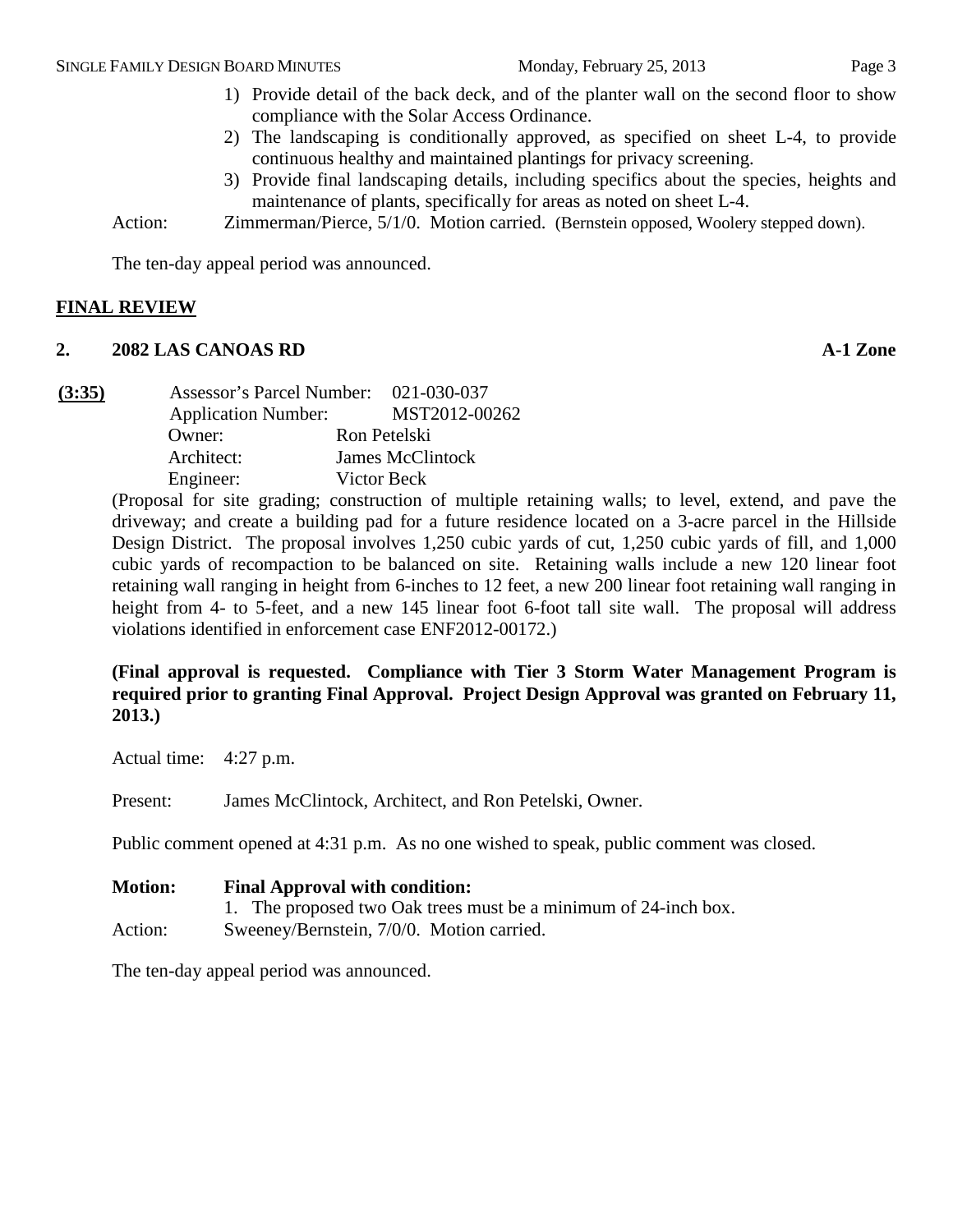#### **3. 3232 CAMPANIL DR A-1 Zone**

| (4:00) | Assessor's Parcel Number:  | 047-102-028                 |
|--------|----------------------------|-----------------------------|
|        | <b>Application Number:</b> | MST2012-00469               |
|        | Owner:                     | <b>Compton Family Trust</b> |
|        | Architect:                 | Jeffrey Berkus              |
|        | Contractor:                | <b>Young Construction</b>   |

(Concept review to demolish the existing 3,587 square foot single-family residence, the two-car garage, and all other associated existing site improvements, and construct a new 6,133 square foot, two-story, single-family residence, and an attached 740 square foot three-car garage, located on a 38,049 square foot lot in the Hillside Design District. The proposal includes a total of 4,073 cubic yards of grading, including 2,966 cubic yards of cut under the main building footprint, and 1,101 cubic yards of cut, fill, and recompaction grading elsewhere on-site. The proposal includes 784 square feet of uncovered upper level decks, and 937 square feet of covered upper level decks, a new pool and spa, and site retaining walls. The proposal results in a 6,871 square foot development total. The project is 101% of the guideline floor-to-lot area ratio (FAR) and includes a 50% reduction of the main-level/basement and garage square footage area.)

## **(Project Design Approval is requested. The project requires compliance with Tier 3 Storm Water Management Program (SWMP) prior to granting Final Approval. The project was last reviewed on December 17, 2012.)**

Actual time: 4:37 p.m.

Present: David Young, Contractor; Jeffrey Berkus, Architect; and Stacey Fausset, Landscape Architect.

Public comment opened at 4:47 p.m. As no one wished to speak, public comment was closed.

- **Motion: Project Design Approval with the finding that the Neighborhood Preservation Ordinance criteria have been met as stated in Subsection 22.69.050 of the City of Santa Barbara Municipal Code and continued indefinitely to Full Board with comments:**
	- 1) The Board had positive comments regarding the project's consistency and appearance, neighborhood compatibility, and quality of architecture and materials.
	- 2) Provide final landscape plan.
	- 3) Comply with Tier 3 Storm Water Management Program (SWMP).
	- 4) The project complies with the Good Neighbor Guidelines regarding privacy, landscaping, noise and lighting.
- Action: Zimmerman/Bernstein, 7/0/0. Motion carried.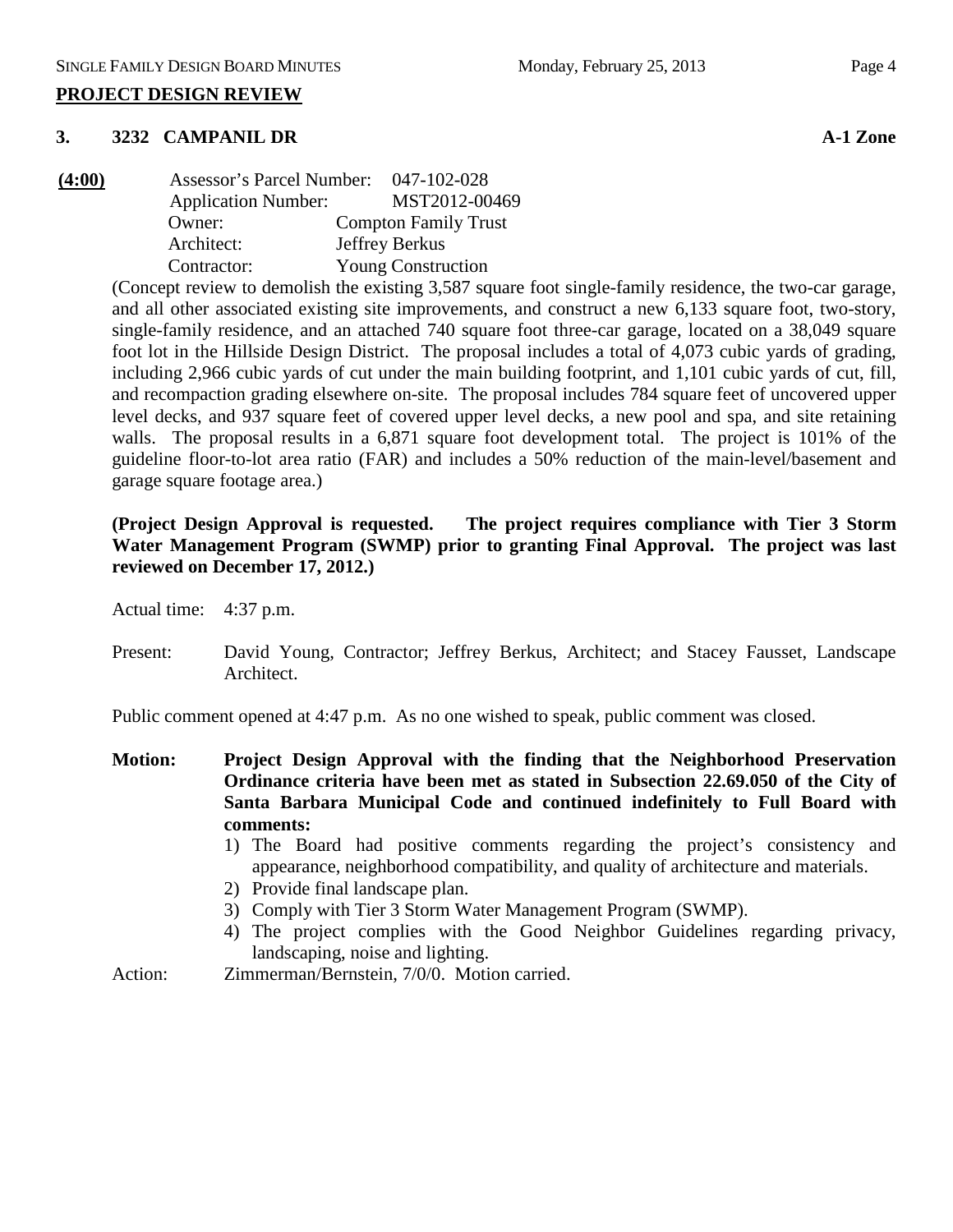## **SFDB-CONCEPT REVIEW (CONT.)**

# **4. 616 E VALERIO ST R-2 Zone**

**(4:30)** Assessor's Parcel Number: 027-270-003 Application Number: MST2013-00030 Owner: Catherine Edwardson Architect: Harrison Design Associates

(Proposal to convert an existing duplex into a new 3,454 square foot, three-story single-family residence with an attached 462 square foot two-car garage. The proposal includes an interior remodel of the existing 552 square foot basement and converting 54 square feet of existing basement crawl space into a new habitable floor area. Exterior alterations include eliminating the gable roof element at the front elevation, demolish and rebuild the 68 square foot front porch, demolish the existing 225 square foot second story deck and replace with a new 455 square foot second story deck, adding Juliette balconies, and door and window alterations. The proposed development total of 3,916 square feet, located on a 10,704 square foot parcel, is 103% of the floor-to-lot-area ratio (FAR) guideline for an (R-2) two-family residentially zoned parcel.)

# **(Second concept review. The project requires compliance with Tier 2 Storm Water Management Program (SWMP) prior to granting Final Approval. The project was last reviewed on February 11, 2013.)**

Actual time: 4:55 p.m.

Present: Adele Goggia, Designer.

Public comment opened at 5:04 p.m. As no one wished to speak, public comment was closed.

# **Motion: Continued two-weeks to Full Board with comments:**

- 1) Study reducing the size of the deck as it extends to the South, making total square footage closer in size to the existing deck.
- 2) Study moving east and west extensions of the deck further in, as shown on proposed south elevation on Sheet A-6.2.
- 3) Study reconfiguring staircase to include a wider landing, in order to make it more elegant.
- 4) The Board is generally supportive of the design of the house.
- 5) The Board is not supportive of the demolition and "like-for-like" replacement of the existing deck as the existing deck is not compatible with the proposed exterior alterations of the residence.
- 6) Study and reconsider the use of three different hardscape elements.
- 7) Provide a colors and materials board.

Action: Sweeney/Miller, 7/0/0. Motion carried.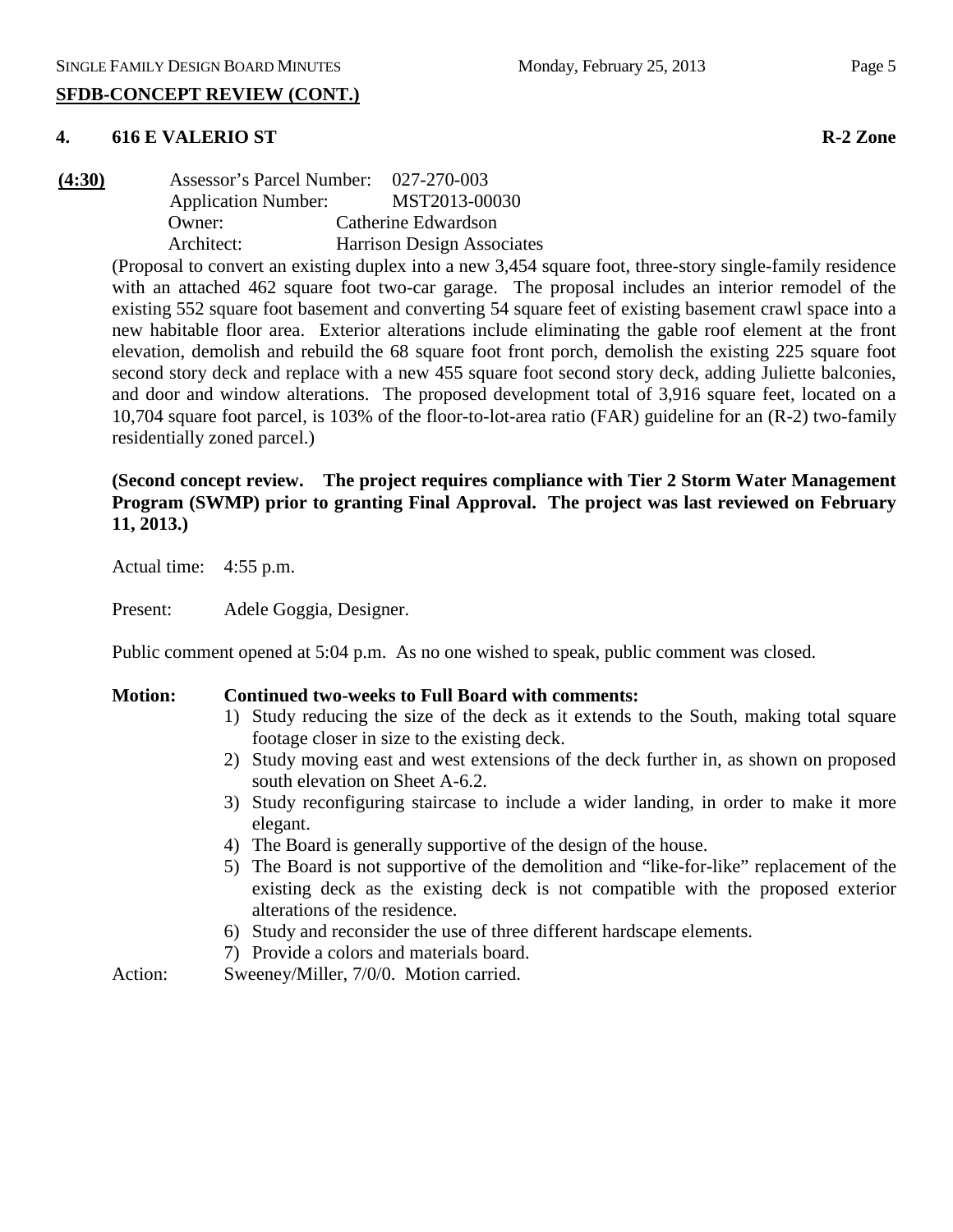## **CONCEPT REVIEW - NEW ITEM: PUBLIC HEARING**

# **5. 965 W MOUNTAIN DR A-1 Zone**

**(5:00)** Assessor's Parcel Number: 021-050-026 Application Number: MST2013-00047 Owner: Bruce & Janice Hayashi Applicant: Sophie Calvin

(Proposal to convert an existing 488 square foot accessory building into a new two-story 1,120 square foot single-family residence located on a 10.31 acre lot in the Hillside Design District. The proposal includes a new 333 square foot one-story addition and creating a new 299 square foot second level within the existing structure. Construction of a new 750 square foot detached two-car garage is also proposed. An existing 119 square foot shed is proposed to remain. The proposal includes a reduction in size to an existing shade structure adjacent to the proposed new garage. The proposed development total of 1,926 square feet is 21% of the guideline floor-to-lot area ratio (FAR).)

**(Concept review. Project requires compliance with the Tier 3 Storm Water Management Program (SWMP) prior to Final Approval.)**

Actual time: 5:34 p.m.

Present: Sophie Calvin, Agent.

Public comment opened at 5:40 p.m. As no one wished to speak, public comment was closed.

**Motion: Project Design Approval with the finding that the Neighborhood Preservation Ordinance criteria have been met as stated in Subsection 22.69.050 of the City of Santa Barbara Municipal Code and continued indefinitely to the Consent with comments:**

- 1) The Board had positive comments regarding the project's consistency and appearance, neighborhood compatibility, and quality of architecture and materials.
- 2) The nature of the specific fire area has allowed the landscaping material that would be subject to fire has been burned off, and remaining oak trees are compatible with this property.
- 3) Provide details, and a colors and materials board.
- 4) The Board does not believe extensive site landscaping is required.
- 5) Add plaster over existing concrete block walls and any new CMU walls.

Action: Sweeney/Zimmerman, 6/0/0. Motion carried. (James absent).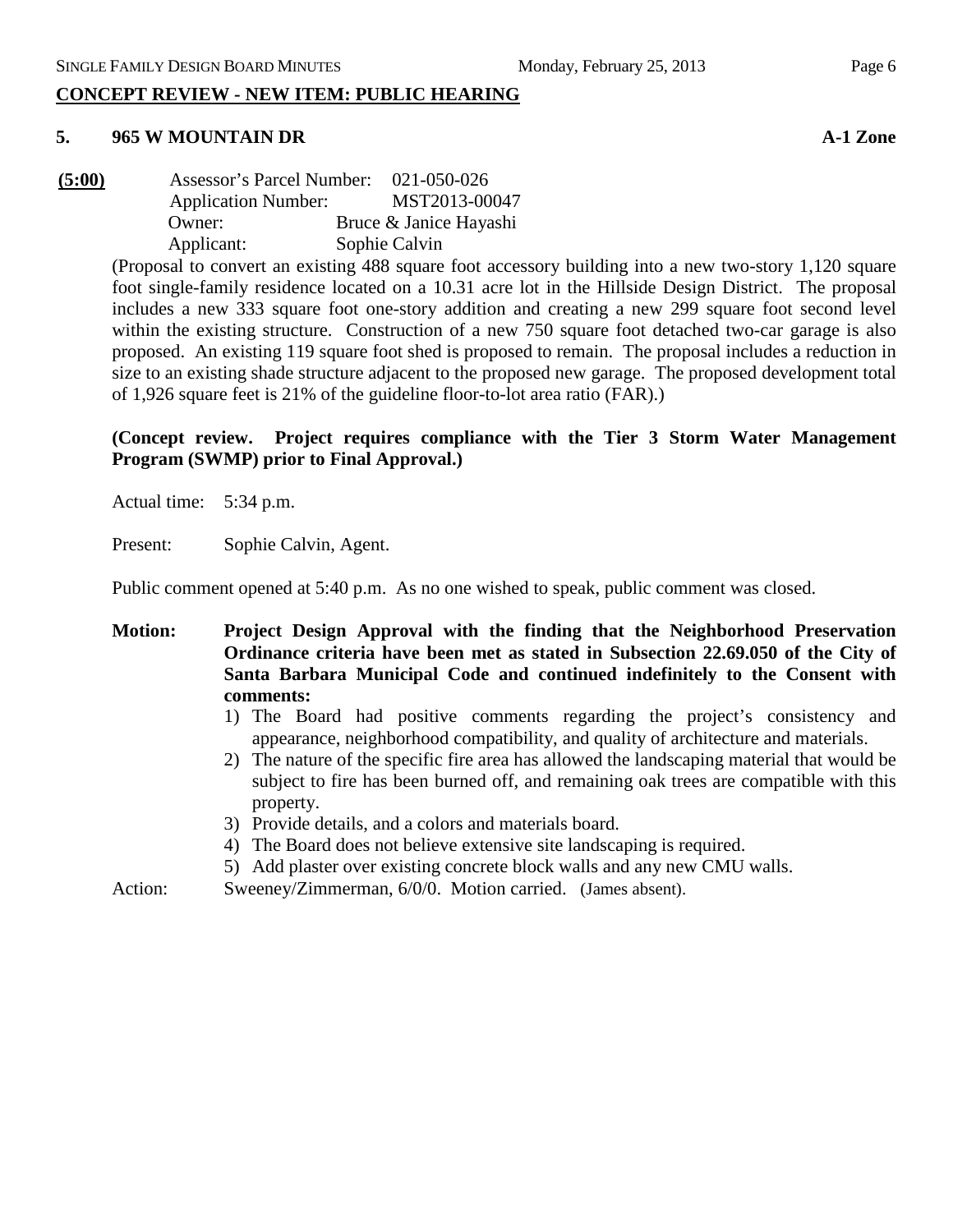# **CONCEPT REVIEW - NEW ITEM: PUBLIC HEARING**

#### **6. 1714 ANACAPA ST (LOT 2) R-2 Zone**

| (5:30) | <b>Assessor's Parcel Number:</b> |               | 027-111-014                   |
|--------|----------------------------------|---------------|-------------------------------|
|        | <b>Application Number:</b>       |               | MST2013-00045                 |
|        | Owner:                           |               | 1712 Anacapa Street, LLC      |
|        | Applicant:                       | Jarrett Gorin |                               |
|        | Architect:                       |               | Peikert Group Architects, LLP |
|        |                                  |               |                               |

(Proposal to construct a new two-story 2,306 square foot single-family residence and an attached 482 square foot two-car garage, located on a vacant 7,330 square foot parcel. The proposal includes associated flat work, landscaping, and site walls. The design includes the roof location for possible future solar panels. This is a new parcel (Lot 2) created by a three lot subdivision approved by Planning Commission on October 8, 2009 (Resolution No. 040-09). The proposed total of 2,788 square feet is 92% of the guideline floor-to-lot area ratio (FAR).)

#### **(Comments only; project requires environmental assessment. Compliance with Tier 2 Storm Water Management Program (SWMP) is required prior to Final Approval.)**

Actual time: 5:51 p.m.

Present: Jarrett Gorin, Agent; Gordin Brewer, Architect; and April Palencia, Architect.

Public comment opened at 6:05 p.m.

Letters of support from Jim and Claudia Glass and Monte and Patty Fligstein were acknowledged.

Public comment closed at 6:06 p.m.

- **Motion: Project Design Approval with the finding that the Neighborhood Preservation Ordinance criteria have been met as stated in Subsection 22.69.050 of the City of Santa Barbara Municipal Code and continued indefinitely to Full Board with comments:**
	- 1) The Board had positive comments regarding the project's consistency and appearance, neighborhood compatibility, and quality of architecture and materials.
	- 2) Study putting an opening on porch wall.
	- 3) Study adding Monterey style balconies.
	- 4) Provide final architectural and landscaping details.
	- 5) Provide a colors and materials board.
- Action: Miller/Pierce, 5/1/0. Motion carried. (Sweeney opposed, James absent).

The ten-day appeal period was announced.